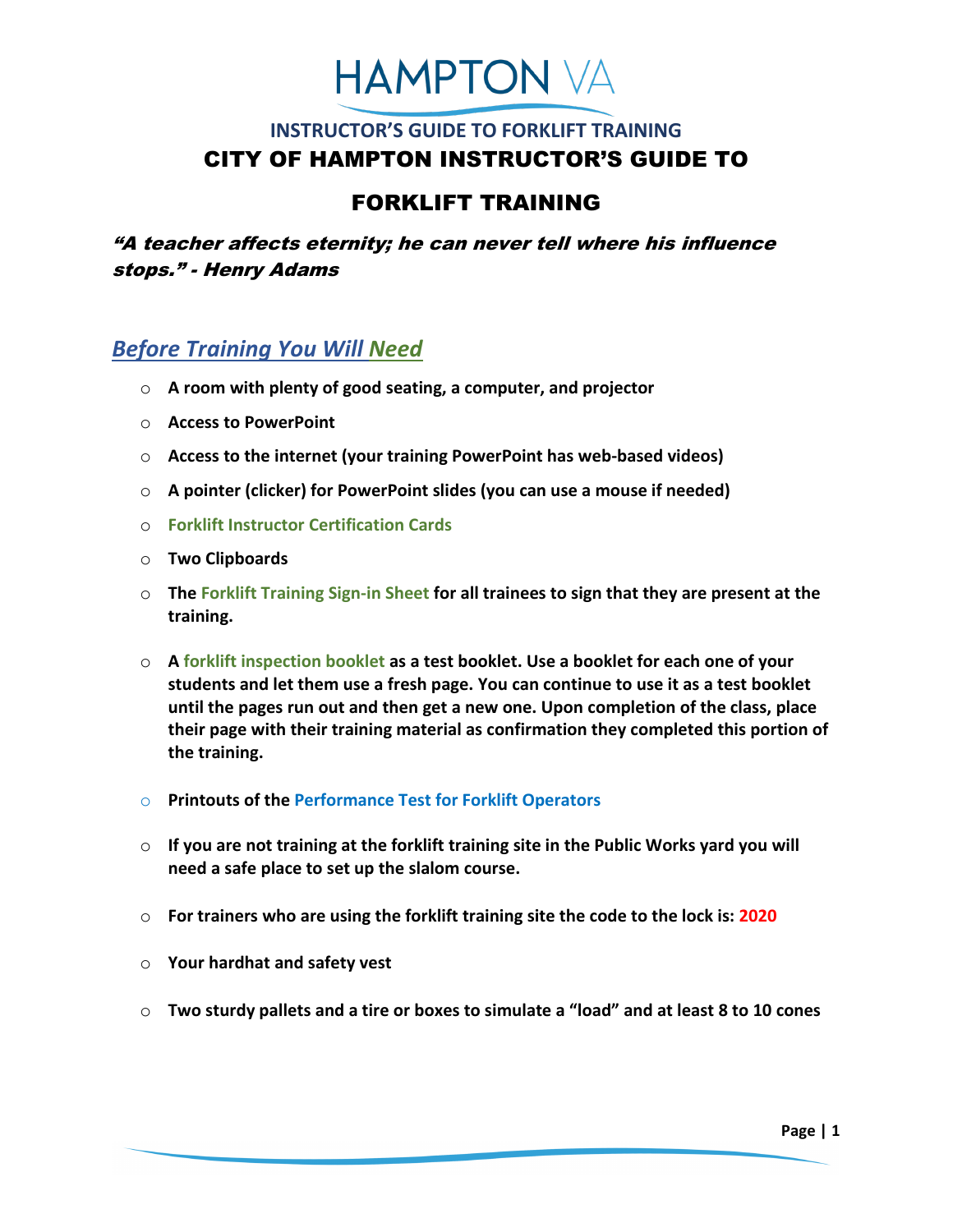**HAMPTON VA** 

#### **The Classroom**

The classroom portion is about an hour and half. You will need to have the **Forklift Instructor Classroom Presentation 2020** on a jump drive.

- **Set out your sign-in sheet and ready your PowerPoint about 15 to 30 minutes before training. Run through the slides and videos to make sure everything is working properly.**
- **Have your trainee's sign-in on the [City of Hampton Forklift Training Sign-In](file://cityfiles03.city.hampton.local/rmpublic/FORKLIFTS%20(revised%2006-2018)/Instructor)  [Sheet](file://cityfiles03.city.hampton.local/rmpublic/FORKLIFTS%20(revised%2006-2018)/Instructor) and double check to make sure everyone has been accounted for.**
- **Give everyone a NSC Lift Truck Operator Participant Guide**
- **Start the lesson, speak on personal experiences operating the equipment, make sure to focus on safety, and open the floor for questions.**
- **At the end of the classroom portion, make sure all participants get the FORKLIFT CLASSROOM EXAM. Have them complete it and then check it off with the class. At the end, they will need to turn them into you to keep with the sign-in sheet.**

**Once the classroom is completed, your trainees must complete the handson course explained on pages 3-5.**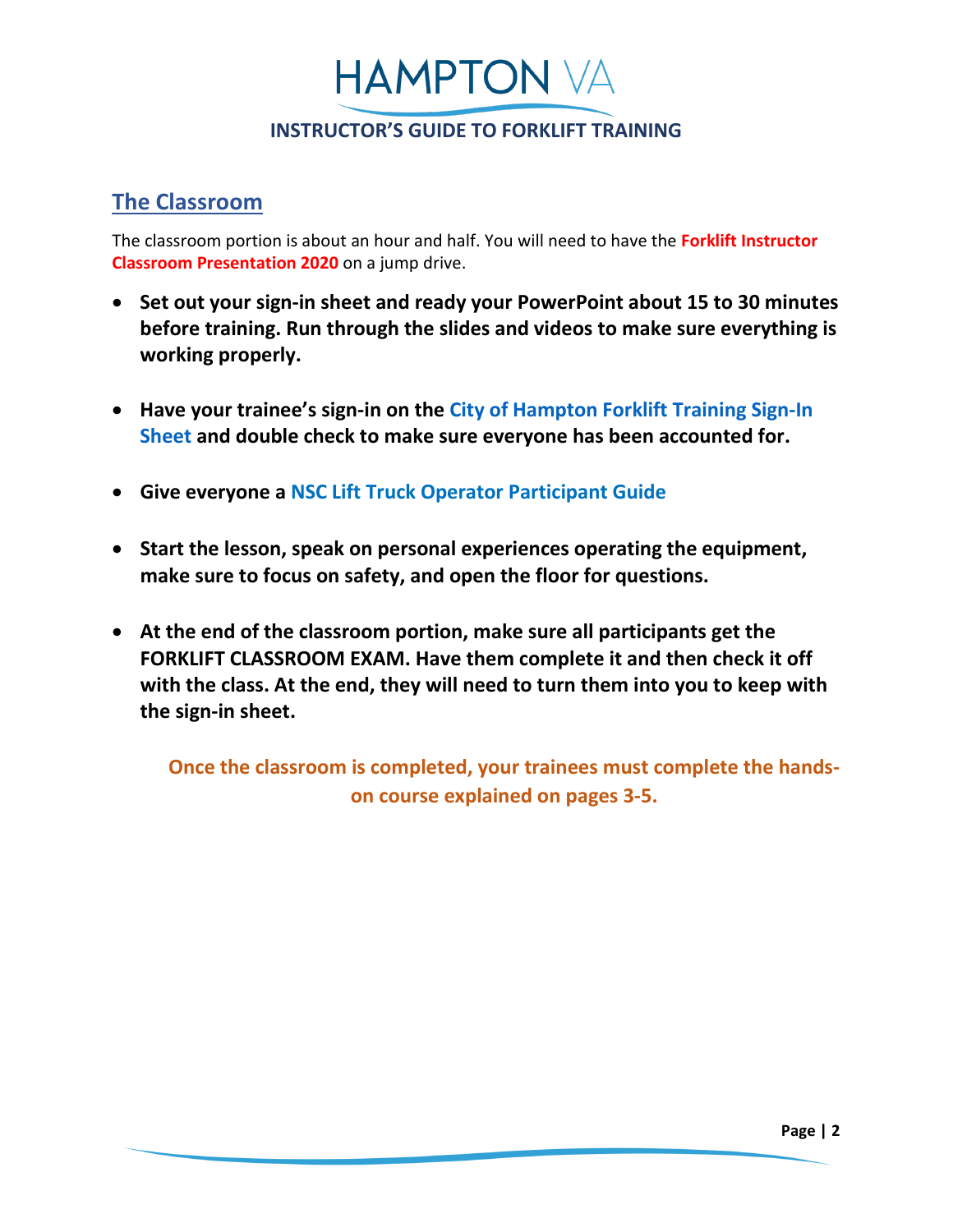**HAMPTON VA** 

#### **The Hands-On Course**

**The hands-on course is about 30 minutes per trainee.**

**Always place the more nervous trainees towards the end of the hands-on course. This way, they can watch the other participants and you can allow for them more instruction time if needed.** 



**ALL trainees and trainers must wear their hardhat when the equipment is in motion. People waiting at a safe distance to test (in the safe area box at the training site or another location away from the testing can remove their hardhats until they enter the training course.** 

## SETTING UP THE SLALOM COURSE

The Slalom Course should be set up as shown in the pictures on the next page.

- **1. Make sure you have the Starting Point set up with one pallet with the tires on top (or boxes) to simulate "a load".**
- **2. The other end of the slalom course will have one pallet by itself.**
- **3. There should be four (4) cones placed in a straight line no less than five (5) yards apart.**

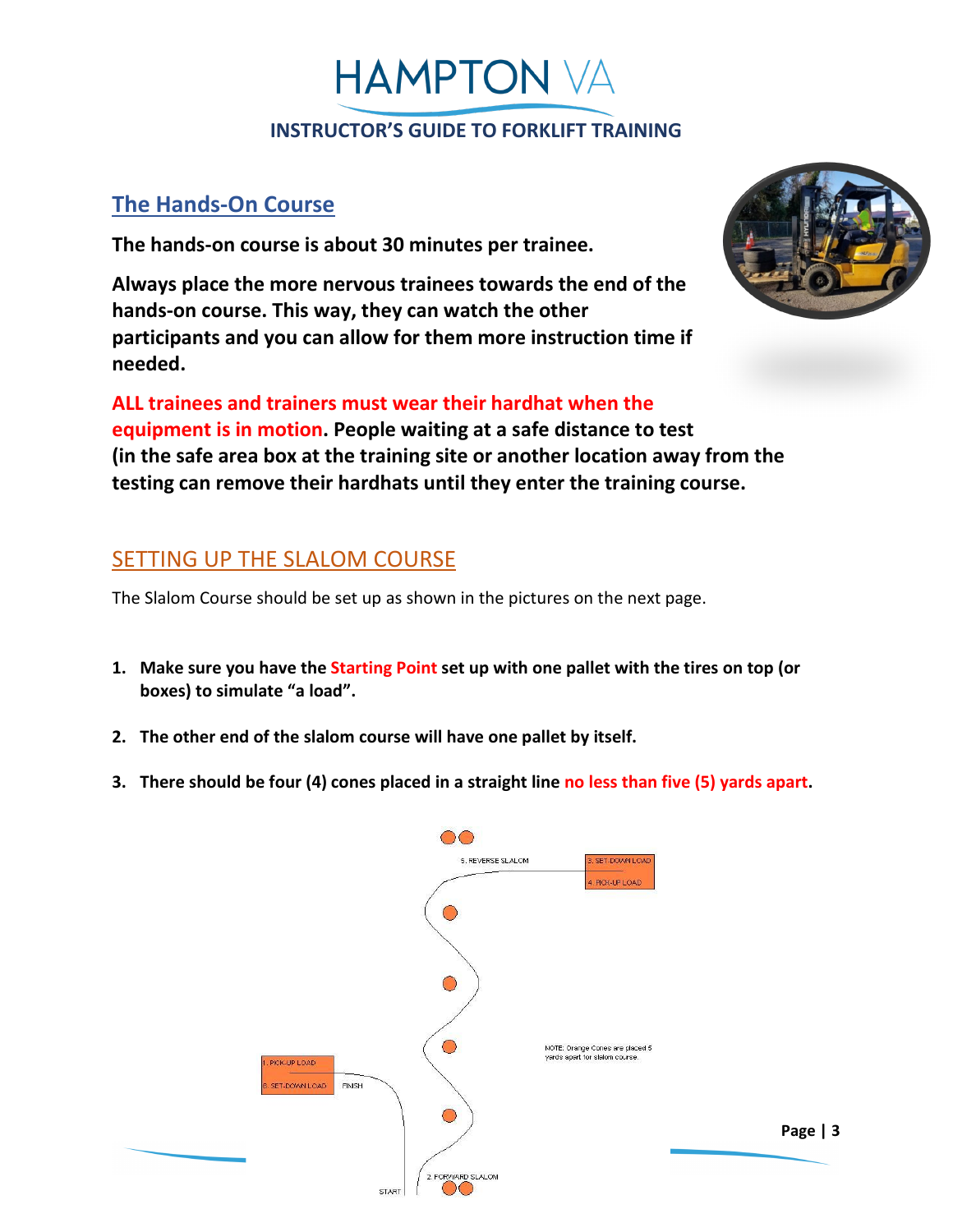

#### STEPS IN THE SLALOM COURSE:

- **1. The trainee gets a clipboard or a test booklet and uses the City of Hampton Forklift Pre-Inspection Booklet to properly inspect the forklift.**
- **2. Have the trainee mount the vehicle (make sure they use the three point stance) and use your [Performance Test for Forklift Operators revised 08-2019](file://cityfiles03.city.hampton.local/rmpublic/FORKLIFTS%20(revised%2006-2018)/Instructor) to grade the trainee.**
- **3. The trainee must start by picking up the first load which is one pallet and the simulated "load" (tires, boxes, etc.)**
- **4. The trainee maneuvers through the slalom course to the drop off point.**
- **5. Once at the drop off point, the trainee will stack the pallet with the simulated "load" on top of the single pallet and then pick both pallets up with the simulated "load" at the top.**
- **6. The trainee then maneuvers the slalom course in reverse back to the starting point, drops the load, and safely parks the forklift.**

**If you have an employee who is seems nervous or is struggling operating the equipment or does not seem to be able to do so. Please take them to the side and quietly release them for the day. Notify Risk Management 757-870-3472 after the class. Risk Management will notify the supervisor.**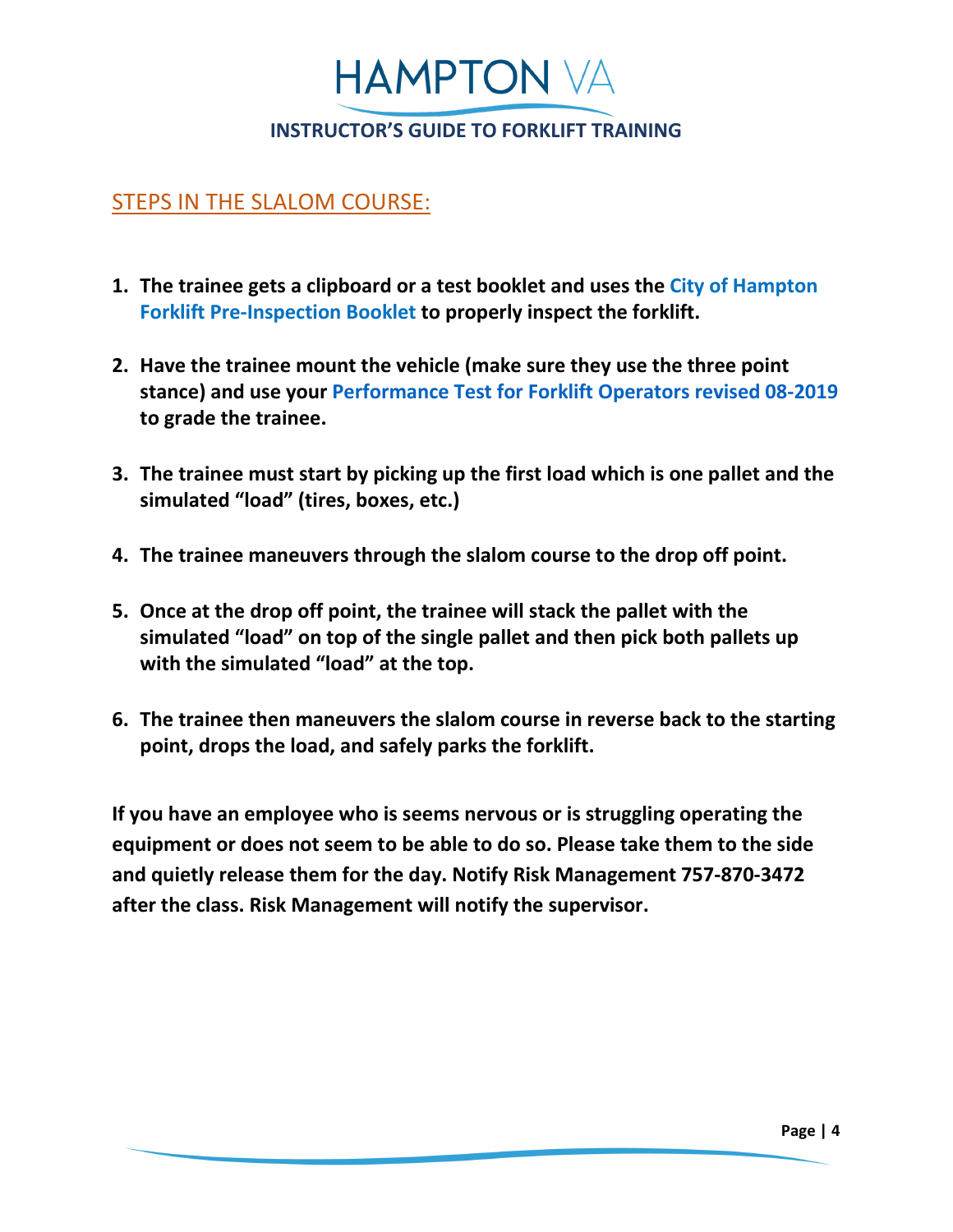

## SLALOM COURSE TRAVEL INSTRUCTIONS: